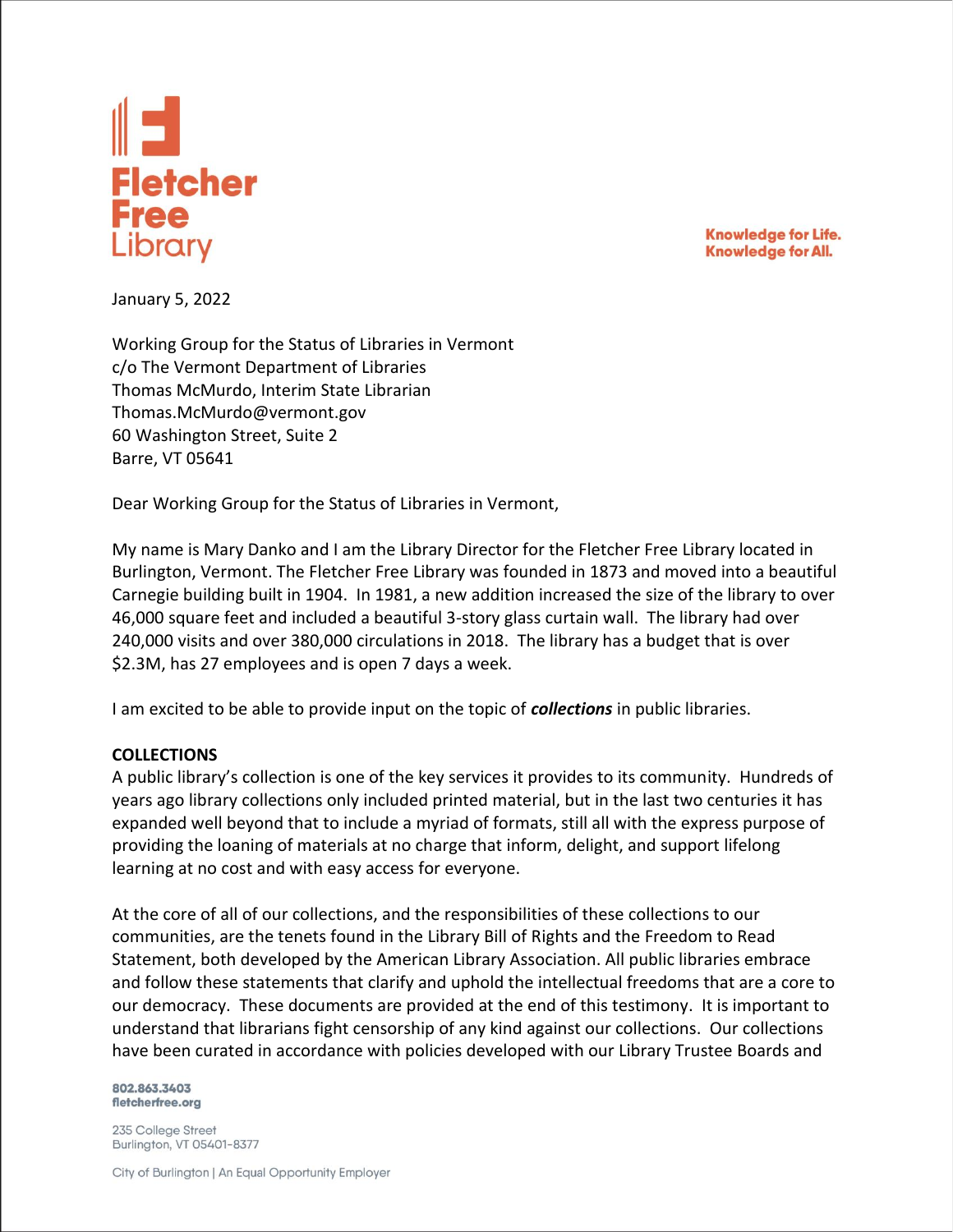

through the thoughtful work of professional librarians. Currently, libraries are facing unprecedented attacks against our collections because of political agendas. Library collections are not political and any attempt at censorship is serious. The American Library Association has recently put out a statement in this regard and it can be found at the end of this testimony as well.

For the purposes of this testimony, I will provide some basic overview information on public library collections, and then I will present information by dividing the topic into the two major collections public libraries provide: physical collections and virtual collections, also known as eResources.

*Libraries are community treasure chests, loaded with a wealth of information available to everyone equally, and the key to that treasure chest is the library card. I have found the most valuable thing in my wallet is my library card.* — [Laura Bush](https://www.azquotes.com/author/2251-Laura_Bush)

# **GENERAL OVERVIEW**

# *Purchasing and Curating*

The job of purchasing items and formats for the library collection is a continually daunting task. With limited budgets, librarians must curate collections they believe provide the best options for their communities. Communities in Vermont vary. Some communities serve large populations of Immigrants and Refugees and some communities serve large portions of Seniors. Communities are constantly changing in their demographics and librarians respond to those changes by what they thoughtfully add to their collections.

Libraries need consistent and reliable funding for their collections. This funding works best when it is tied to some growth factor to the communities they serve. A growing community needs to have a growing library collection that supports it. Funding library collections should not be capricious and state standards would greatly help.

Librarians need training and continuing education to ensure they are developing the best collections for their communities. Ensuring that money is budgeted in yearly operation budgets for this training, as well as supporting the Vermont Department of Libraries (VT LIB) to provide

802.863.3403 fletcherfree.org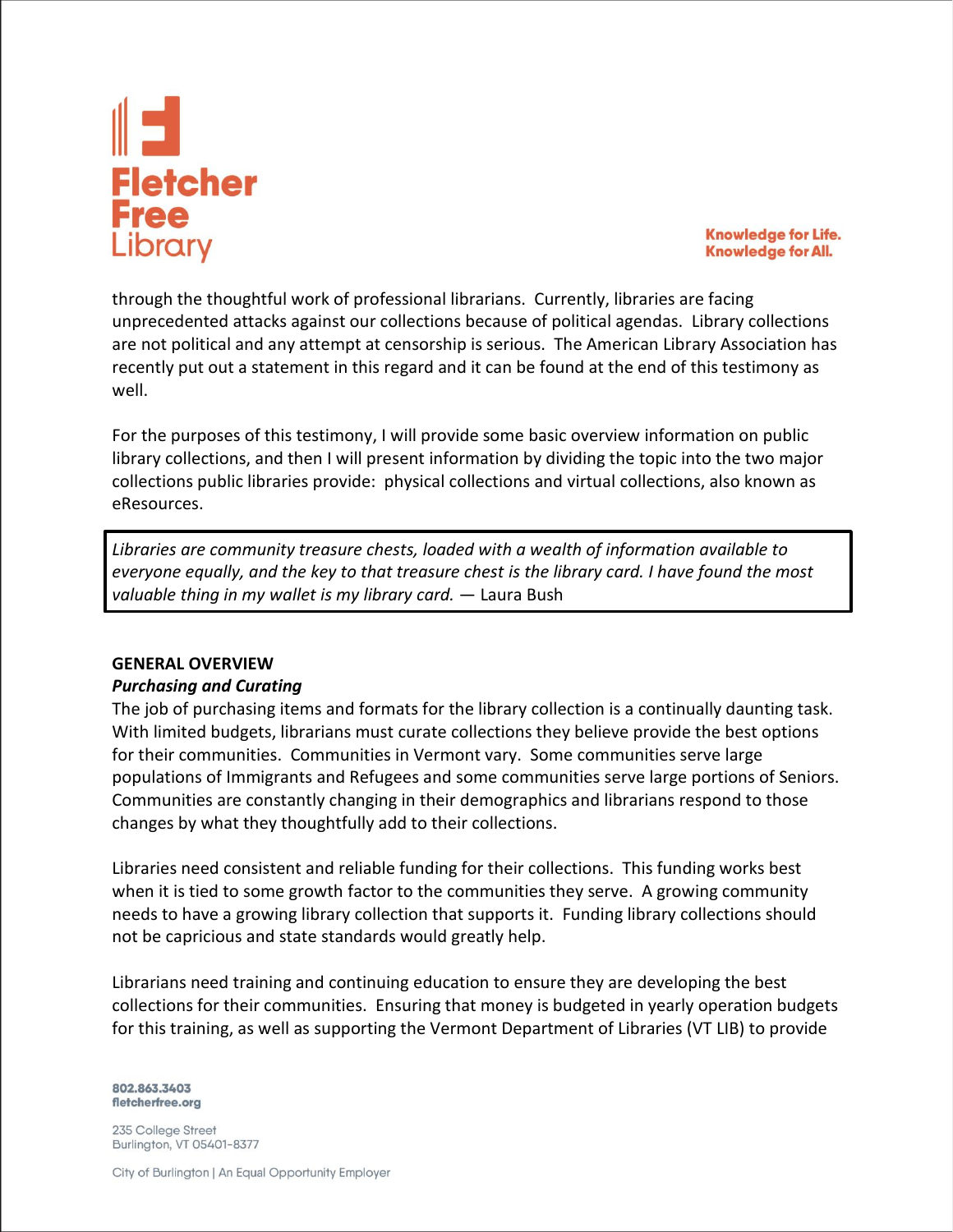

this training is imperative. VT LIB has been the provider of a variety of librarian training but we need to expand this training and make it easier for all librarians to take part.

There are wonderful opportunities for supporting and facilitating sharing for both physical and virtual collections that will be explored later in this testimony letter.

# *Access*

A library's collection is only as good as the access to it. Access to collections requires a quality, automated, computer system that catalogs the collection and provides patron account features, as well as many other collection management features. In the library industry these computer systems are called an ILS, or an Integrated Library System. A quality ILS needs to be available online, be intuitive for the user, and have a robust backend to support the collection structure.

Currently there are a variety of automated systems utilized by libraries throughout the state. And some libraries are not automated at all. There is a huge opportunity to go to a statewide ILS that would not only improve access for all Vermonters, but would better facilitate sharing among libraries, including Inter Library Loan, which is discussed later. This kind of improvement needs backing and support from the State of Vermont as statewide leadership is integral for such a project's success. Additionally, adequate funding must be regularly set aside to ensure the sustainability of such a system.

Another point that must be made about access to physical collections is to have adequate open hours so community members can pick up items. Having evening and weekend hours are extremely important, especially for families and folks that work long or odd hours. Again, adequate funding for libraries is necessary to provide the needed open hours.

#### **PHYSICAL COLLECTIONS**

For public libraries, what is kept in our brick and mortar buildings is a varied and exciting physical collection for all ages. As everyone knows, our core service is loaning books. These books are fiction and non-fiction. They are resources for education, research, and entertainment for everyone in our community. Each demographic that we serve is carefully considered when we purchase books. The youngest children have board books available to them to provide the earliest literacy exposure to spark a lifetime of love of reading, while our

802.863.3403 fletcherfree.org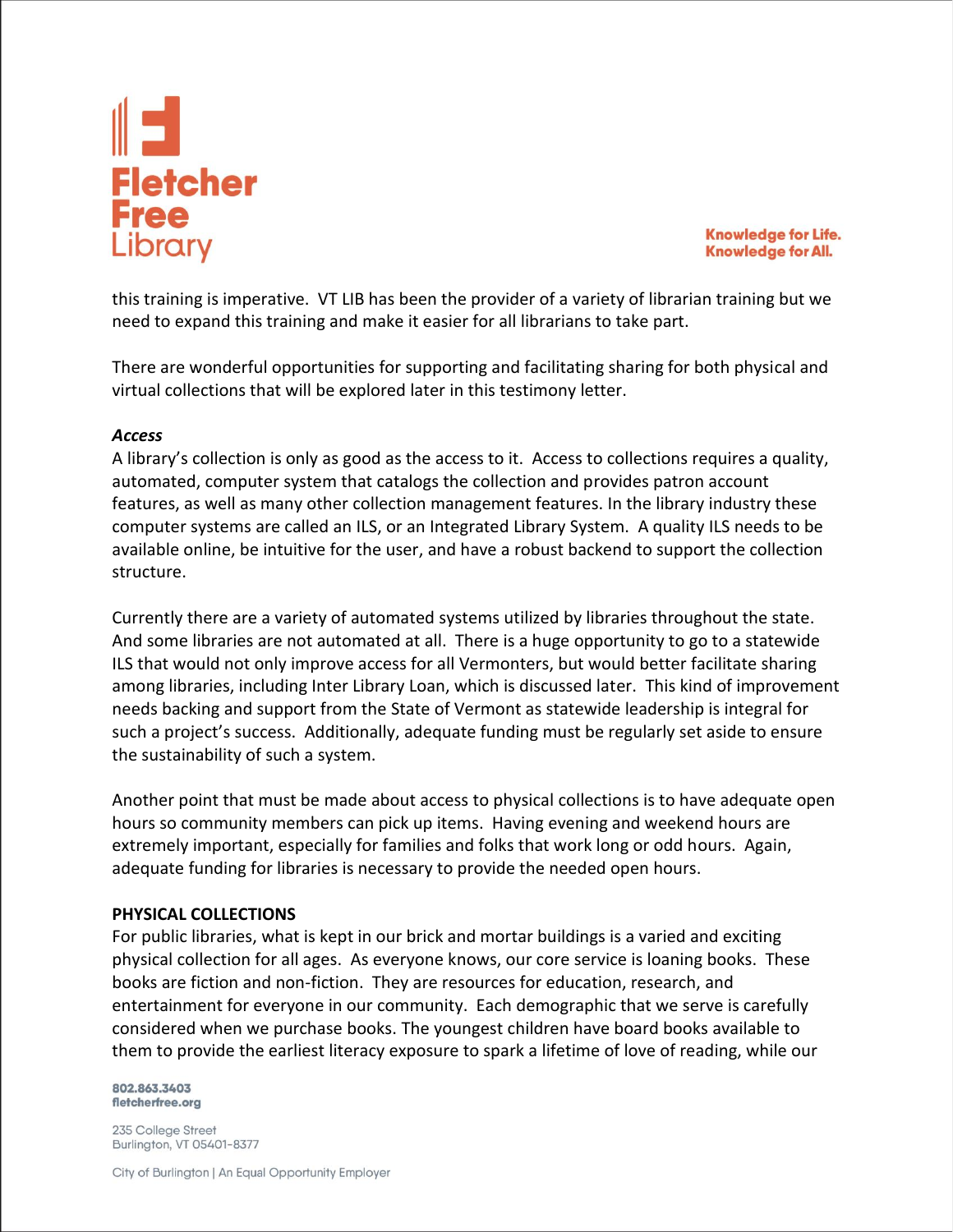

senior populations have carefully selected Large Print books that allow them to read more easily.

It is important to highlight the importance of the book collection for youth. The sheer abundance and ease of access to youth books and materials from birth through high school has major impacts on the learning. It is only the wealthy families that can afford to buy the picture books, the early readers, the fiction books that are all part of the journey of learning that children go through. It is estimated that a child that has picture books read to them in their early years of development builds a word database of over 60,000 words, compared to a word database of only 10,000 words for those children who are not read to. Providing the vast selection of books in a library collection increases the chances of young children having a solid base of literacy that will lead to their academic success. Since libraries are free to all, there is an equity for any child to benefit from a library's youth collection.

As a child progresses to reading on their own, the need for a quantity of early readers and early chapter books are instrumental in building their confidence to becoming solid readers. Moreover, it should go without saying that the books provided for our youngest community members are chosen to not only be factual and correct, but are also selected to promote diversity and inclusion in a myriad of ways. Children go through voracious periods of reading and absorb content like sponges. Youth librarians take this seriously and are always updating the youth collections to be relevant, meaningful, and exciting.

In addition to books for reading, public libraries provide Audiobooks on CDs and Playaways, which are self-contained audiobook devices. Many people prefer to take in information and books auditorily. This is for a variety of reasons, including accessibility for some individuals living with disabilities. The library also provides DVDs and Music CDs in our collections. Some people think these formats are antiquated, but it is important to understand that not everyone can use downloadable or streaming services. Many folks do not want to have a digital account for a variety of reasons. It is important to be especially aware of this for migrant communities who have justifiable concerns about their anonymity.

# *Miscellaneous or Library of Things*

One of the more recent developments for libraries to have in their collections are "things" that may be borrowed that can help a community member learn a new skill and help save money.

802.863.3403 fletcherfree.org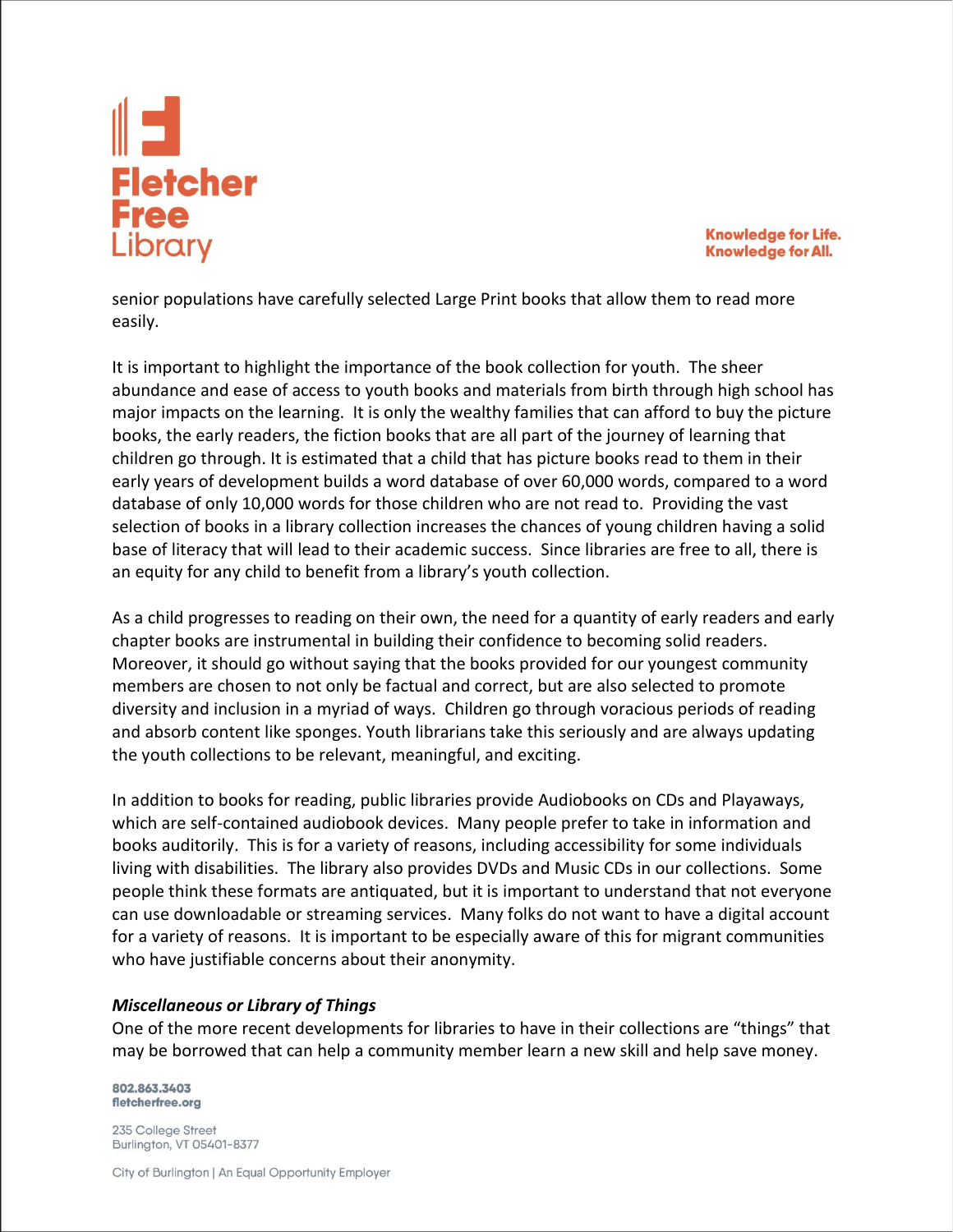

By borrowing something that they only need to use once in a while, like a food dehydrator or a special gardening tool, libraries are serving as a cost-saving community resource while encouraging green living.

One of the most important additions to the "Library of Things" collection during the pandemic has been the addition of laptops and hotspots which has helped to bridge the digital divide for many Vermonters. Increased support for these types of laptop and hotspot collections is very much needed.

### *Interlibrary Loan*

As you may already know, Interlibrary Loan is the mechanism by which libraries can borrow books and materials from each other. These items are processed by librarians and then sent via a van delivery system throughout Vermont. The sharing economy of libraries is one of its most unique features and enables any community member to get an item from anywhere via Interlibrary Loan. Technology has greatly increased the ease of access with improved systems, however, there is much more potential that can be expanded. Other states have state-wide systems that allow patrons to initiate Interlibrary Loans and the items are seamlessly delivered to the patron's home library for pick-up.

Vermont is a fairly small state and the opportunities for collection sharing using a statewide system and the van delivery system is an exciting opportunity. There are ways of geographically dividing the state, developing standards, establishing a statewide library card, and effectively using the van system that would be economically advantageous and would provide optimal provision of materials to Vermonters. I sincerely believe this project is doable. It would take work, dedication, and funding, but would have clear, positive, impacts on getting quality items to our community members.

With a statewide automated system, increased collection sharing would occur, and could be broadened even to the level of collection development. There are ways to share the costs of collecting and maintaining back collections, with libraries becoming subject experts. Again, statewide leadership and funding is necessary to make this kind of project happen and be successful.

#### *Local History Collections*

802.863.3403 fletcherfree.org

235 College Street Burlington, VT 05401-8377

City of Burlington | An Equal Opportunity Employer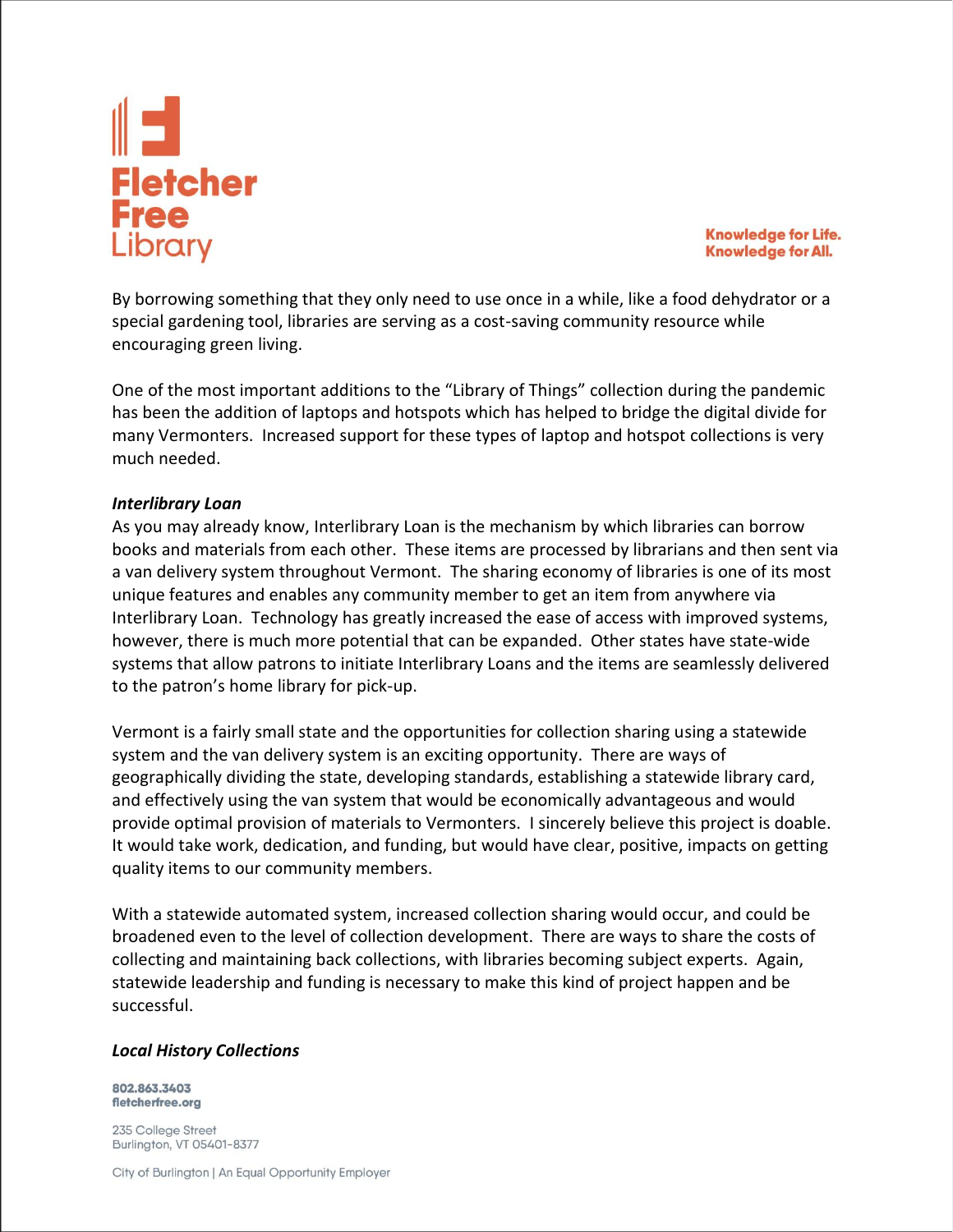

As someone who has worked in several Vermont libraries, I know that almost every library has a very unique local history collection. These are treasures that tell the town's or city's history and are deserving of special mention. The care of these collections is very specific and improving their access by digitization should be a priority for our state. There are many programs that can help public libraries digitize their collections, however, often funding is an issue. Funding also means the provision of staff to help get these projects going and then funding for ongoing staff to ensure these collections are properly maintained. Digitization not only preserves and protects these valuable collections, it also greatly improves access. Our Vermont history is a large part of our identity and is often an economic driver for those studying it or personal genealogy stories that are connected to it. The Fletcher Free Library has a lovely Local History Collection, but it is in desperate need of tender care and digitization. We see folks who come in every week and use the collection for a variety of purposes, often after traveling very far. We want to continue to improve and care for our collection to continue to provide this valuable access in a thoughtful and standardized, industry accepted process. Major funding is our current obstacle to making this happen.

# *Foreign Language and ESL (English as a Second Language) Collections*

Burlington has a large population of Immigrants and Refugees. We work very hard to have a Foreign Language collection that provides reading materials for these populations, but also instructional materials so that our community members can learn the languages that these folks speak. We also have built and continue to build a collection that supports learning English as a Second Language. Materials in this collection include: instructional books, dictionaries, grammar books, easy reading books, grammar books, teacher aid books, and more. This collection offers Citizenship materials as well. These include such materials as test prep books and practice flash cards.

These collections are one of the most difficult to maintain. Our community is constantly changing, note our newest Afghan refugees are arriving right now and we are working to update our collection accordingly. Also, these items are heavily used and need regular replacing. Finally, we would like to expand this collection and include more books that work on other skills, such as math or job skills. Funding is our biggest challenge in meeting the needs of this collection. Statewide support would have great impacts and would signal from all our public libraries that the state of Vermont takes the inclusion of our Immigrant, Refugee, and Migrant populations seriously and with concern for their well-being.

#### 802.863.3403 fletcherfree.org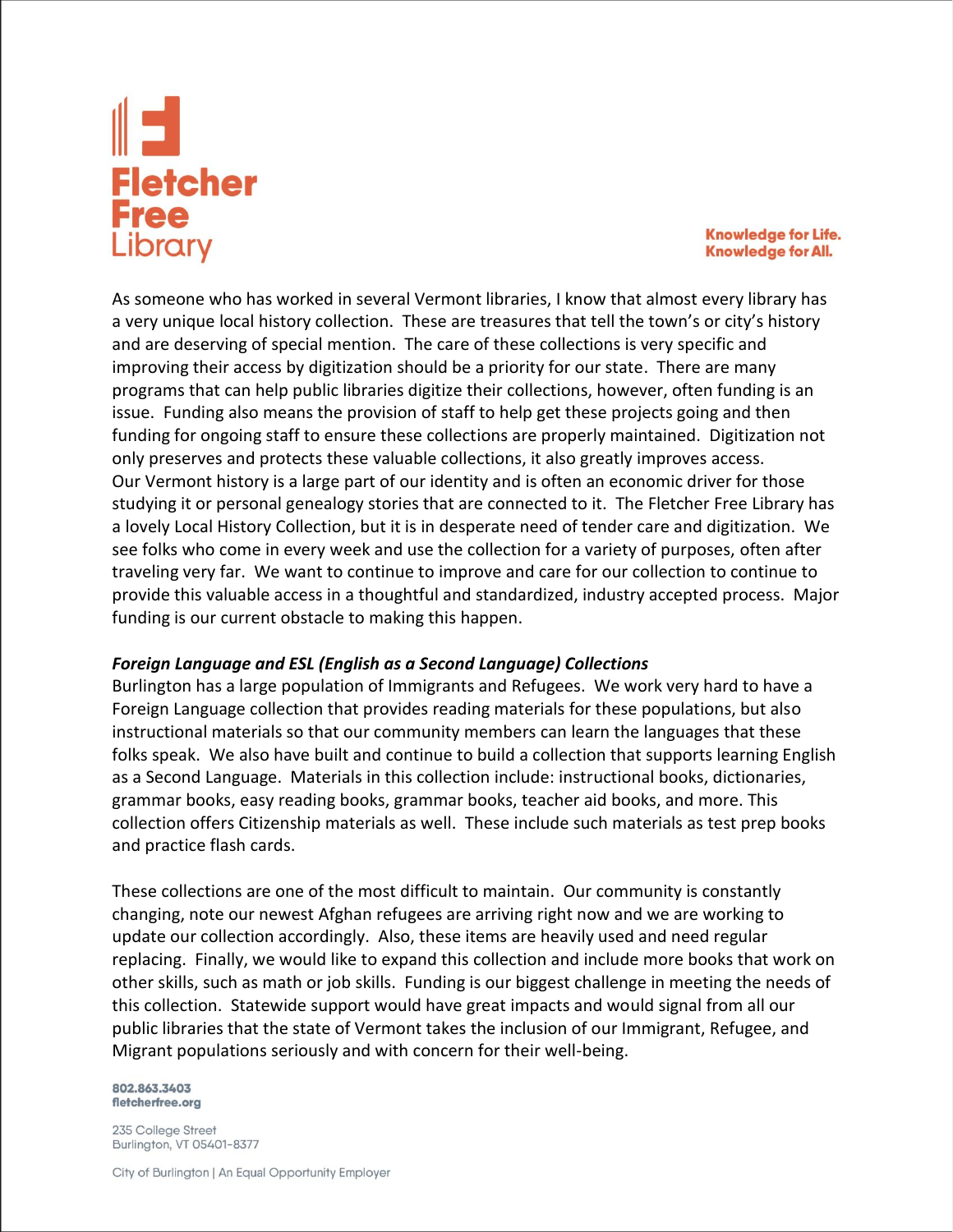

### **VIRTUAL COLLECTIONS**

Public libraries also provide eBooks & eAudiobooks through a variety of web and app services. One such service is Overdrive which is provided by our consortium non-profit, 501(c)3: the Green Mountain Library Consortium (GMLC). Overdrive provides the majority of our eBooks and eAudiobooks. GMLC was started over 10 years ago to meet the demands of Vermonters to provide these virtual collections, like Overdrive. GMLC has worked with the member libraries to provide this essential service, as well as many other library services. When libraries work together in this consortial manner to provide services like these, the economies of scale are abundant. Our consortium needs funding and support so we can continue to grow.

There are many possibilities to make these collaborations bigger and better, to not only include Overdrive, but other vendors of virtual collections. Again, leadership and funding at the state level could provide guidance, management, and strategic planning that would help to equitably distribute these resources to all Vermont libraries.

There are also streaming services for television shows and films, as well as digital magazine collections. The Fletcher Free Library individually works with the vendors Hoopla and Kanopy to provide expanded eResources, but we would gladly welcome the opportunity to work with the state to be a part of a bigger buying group that would leverage our combined power and provide of management economies. We would be very interested in exploring new opportunities for digital magazine collections and graphic novel collections, too.

Another part of the digital collection that is very important to the library resources we provide are eResources. These include informational databases that include both popular periodicals and peer reviewed journals. Having access to this quality information is crucial for our patrons and for the reference help we give our patrons. Additionally, these research resources help entrepreneurs and businesses obtain information to create business plans and expand their markets. This digital collection resource is currently provided for by the Vermont Department of Libraries, but there are many opportunities to expand it and provide access to even more quality information.

At the Fletcher Free Library, we also provide access to the New York Times, Consumer Reports and Value Line. Again, paying for these services as an individual library is very costly. By

802.863.3403 fletcherfree.org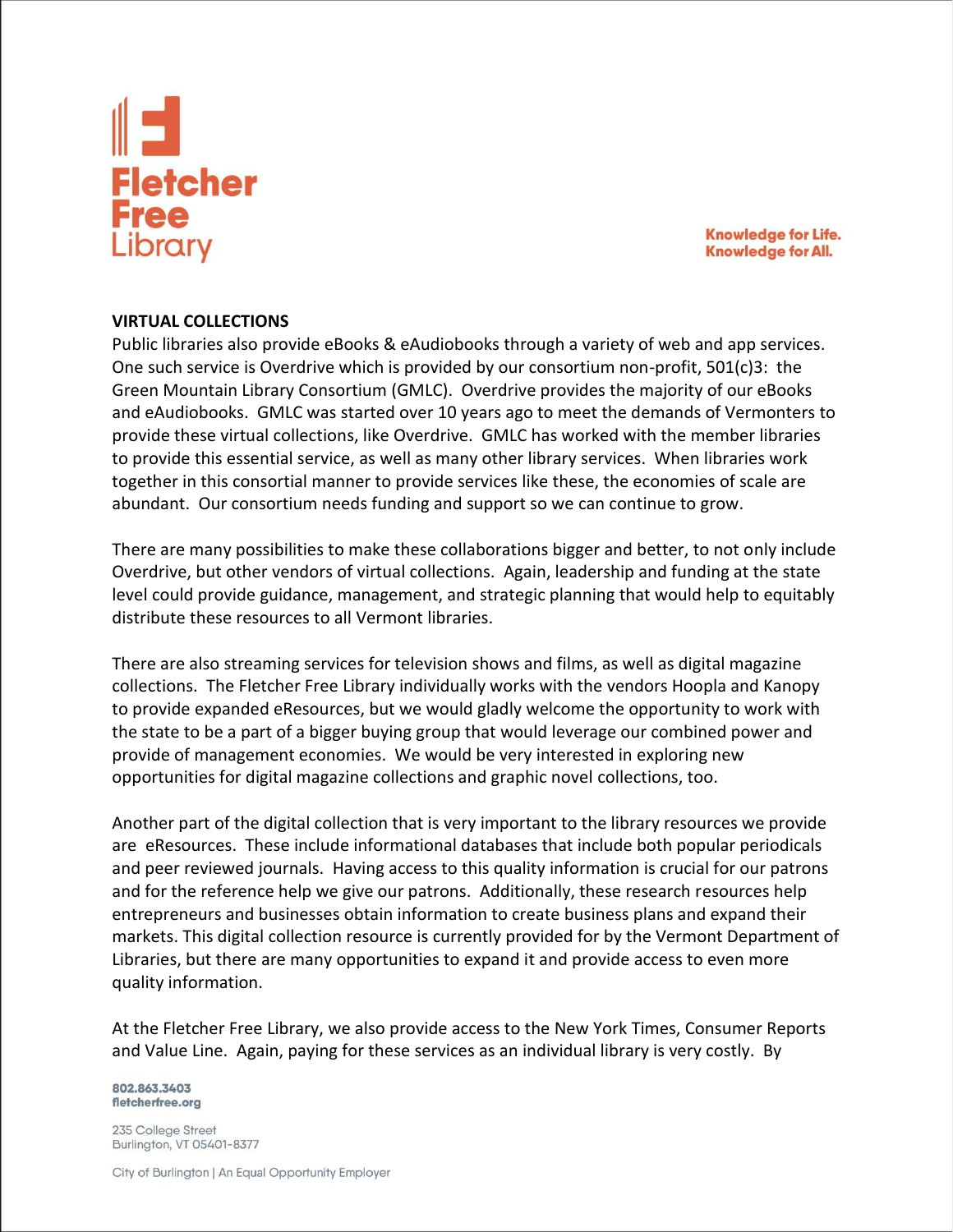

negotiating as part of a larger, state group there is huge potential for lowering costs and providing more resources with better access to ALL Vermonters.

#### *Interactive eResources*

Finally, it is important to remember that part of our collections include interactive eResources, like free online classes. These can be computer classes, Test Prep classes, language classes (both foreign languages and English as Second Language), and all kinds of various educational classes. These classes help to continue life-long learning and specific skill building to assist with employment and economic development. These are provided through a variety of vendors, some through a VT LIB contract, and some through individual contracts. Once again, negotiating large contracts on a state level would be a great improvement for libraries and Vermonters.

There are other online services that would be wonderful to offer our communities. For example, libraries in other states offer online tutoring services for students and more classes through Lynda.com.

Public libraries are continually assessing their collections to best serve their communities. Throughout the history of public libraries, we have continually expanded what we provide and how we improve access. This will continue into the future as libraries are a necessity in providing services equitable to everyone in our community. However, we need support with ample, consistent funding and with strong leadership to make sure this equitable social infrastructure continues. We know that an informed democracy is a strong democracy. By providing free and easy access to our carefully curated collections to anyone who walks through our doors, we are a large part of ensuring that America is and will continue to be a strong democracy.

Thank you for taking the time to take in this testimony. I hope you can better understand the richness and impacts that public library collections bring to a community for folks of all demographics and of all circumstances. I would be delighted to engage with anyone who would like further information or has questions.

#### Thank you again.

802.863.3403 fletcherfree.org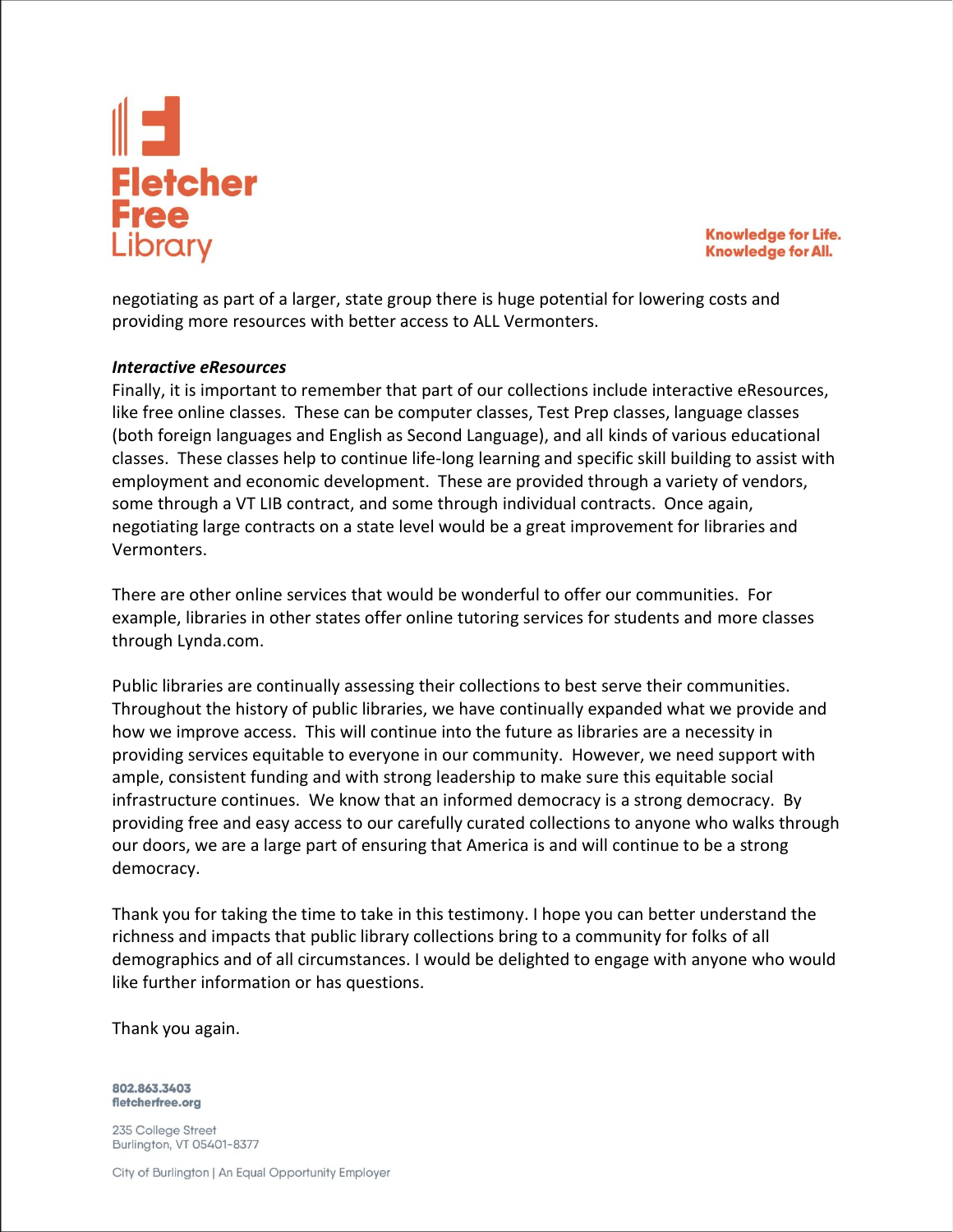

Sincerely,

Mary Danko Library Director

*The health of our civilization, the depth of our awareness about the underpinnings of our culture and our concern for the future can all be tested by how well we support our libraries.* — Carl Sagan

<https://www.ala.org/advocacy/intfreedom/librarybill> **Library Bill of Rights**

The American Library Association affirms that all libraries are forums for information and ideas, and that the following basic policies should guide their services.

I. Books and other library resources should be provided for the interest, information, and enlightenment of all people of the community the library serves. Materials should not be excluded because of the origin, background, or views of those contributing to their creation. II. Libraries should provide materials and information presenting all points of view on current and historical issues. Materials should not be proscribed or removed because of partisan or doctrinal disapproval.

III. Libraries should challenge censorship in the fulfillment of their responsibility to provide information and enlightenment.

IV. Libraries should cooperate with all persons and groups concerned with resisting abridgment of free expression and free access to ideas.

V. A person's right to use a library should not be denied or abridged because of origin, age, background, or views.

VI. Libraries which make exhibit spaces and meeting rooms available to the public they serve should make such facilities available on an equitable basis, regardless of the beliefs or affiliations of individuals or groups requesting their use.

802.863.3403 fletcherfree.org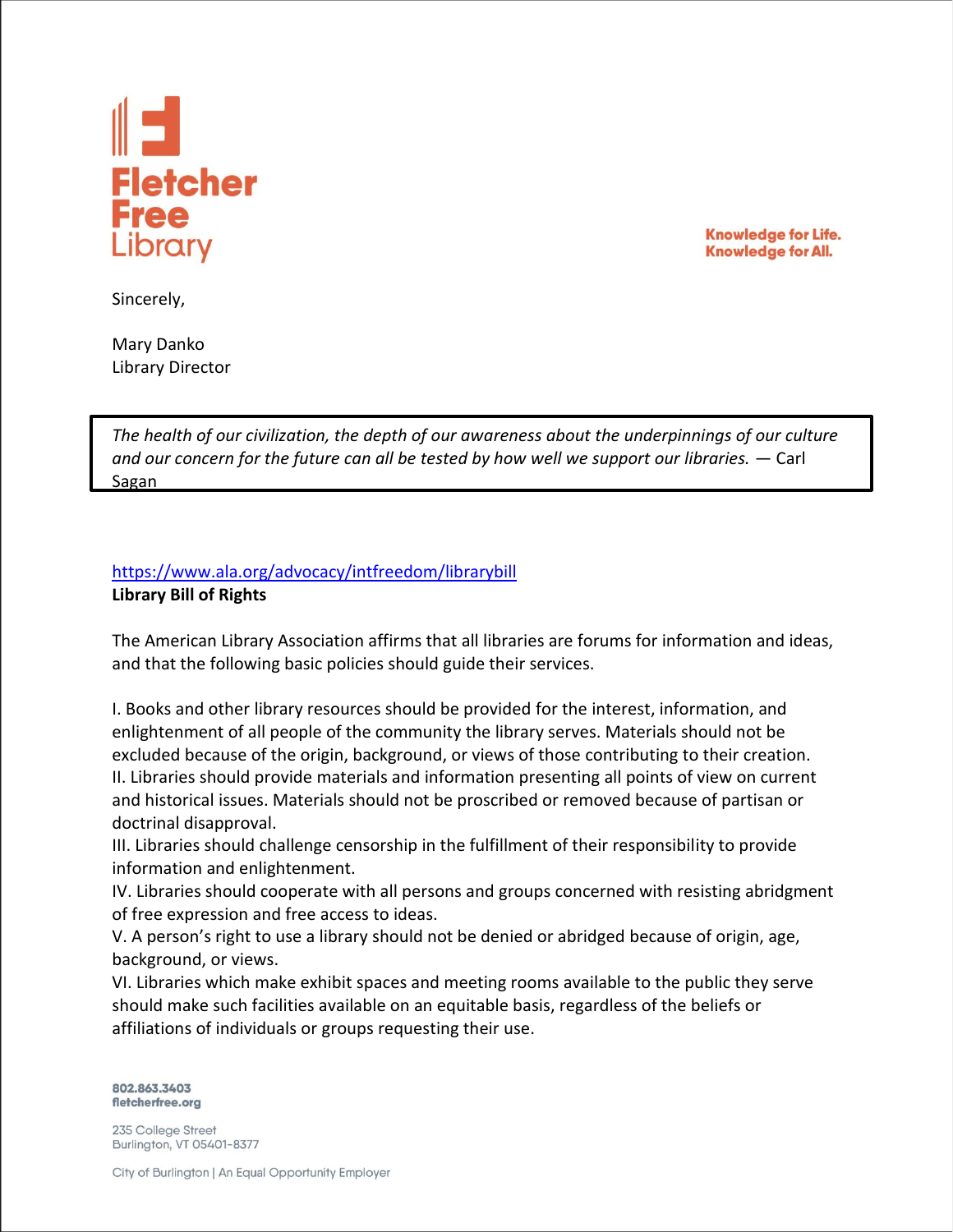

VII. All people, regardless of origin, age, background, or views, possess a right to privacy and confidentiality in their library use. Libraries should advocate for, educate about, and protect people's privacy, safeguarding all library use data, including personally identifiable information.

Adopted June 19, 1939, by the ALA Council; amended October 14, 1944; June 18, 1948; February 2, 1961; June 27, 1967; January 23, 1980; January 29, 2019. Inclusion of "age" reaffirmed January 23, 1996.

Although the Articles of the *Library Bill of Rights* are unambiguous statements of basic principles that should govern the service of all libraries, questions do arise concerning application of these principles to specific library practices. See the documents designated by the Intellectual Freedom Committee as [Interpretations of the Library Bill of Rights.](http://www.ala.org/advocacy/intfreedom/librarybill/interpretations)

# <https://www.ala.org/advocacy/intfreedom/freedomreadstatement>

# **The Freedom to Read Statement**

The freedom to read is essential to our democracy. It is continuously under attack. Private groups and public authorities in various parts of the country are working to remove or limit access to reading materials, to censor content in schools, to label "controversial" views, to distribute lists of "objectionable" books or authors, and to purge libraries. These actions apparently rise from a view that our national tradition of free expression is no longer valid; that censorship and suppression are needed to counter threats to safety or national security, as well as to avoid the subversion of politics and the corruption of morals. We, as individuals devoted to reading and as librarians and publishers responsible for disseminating ideas, wish to assert the public interest in the preservation of the freedom to read.

Most attempts at suppression rest on a denial of the fundamental premise of democracy: that the ordinary individual, by exercising critical judgment, will select the good and reject the bad. We trust Americans to recognize propaganda and misinformation, and to make their own decisions about what they read and believe. We do not believe they are prepared to sacrifice their heritage of a free press in order to be "protected" against what others think may be bad for them. We believe they still favor free enterprise in ideas and expression.

802.863.3403 fletcherfree.org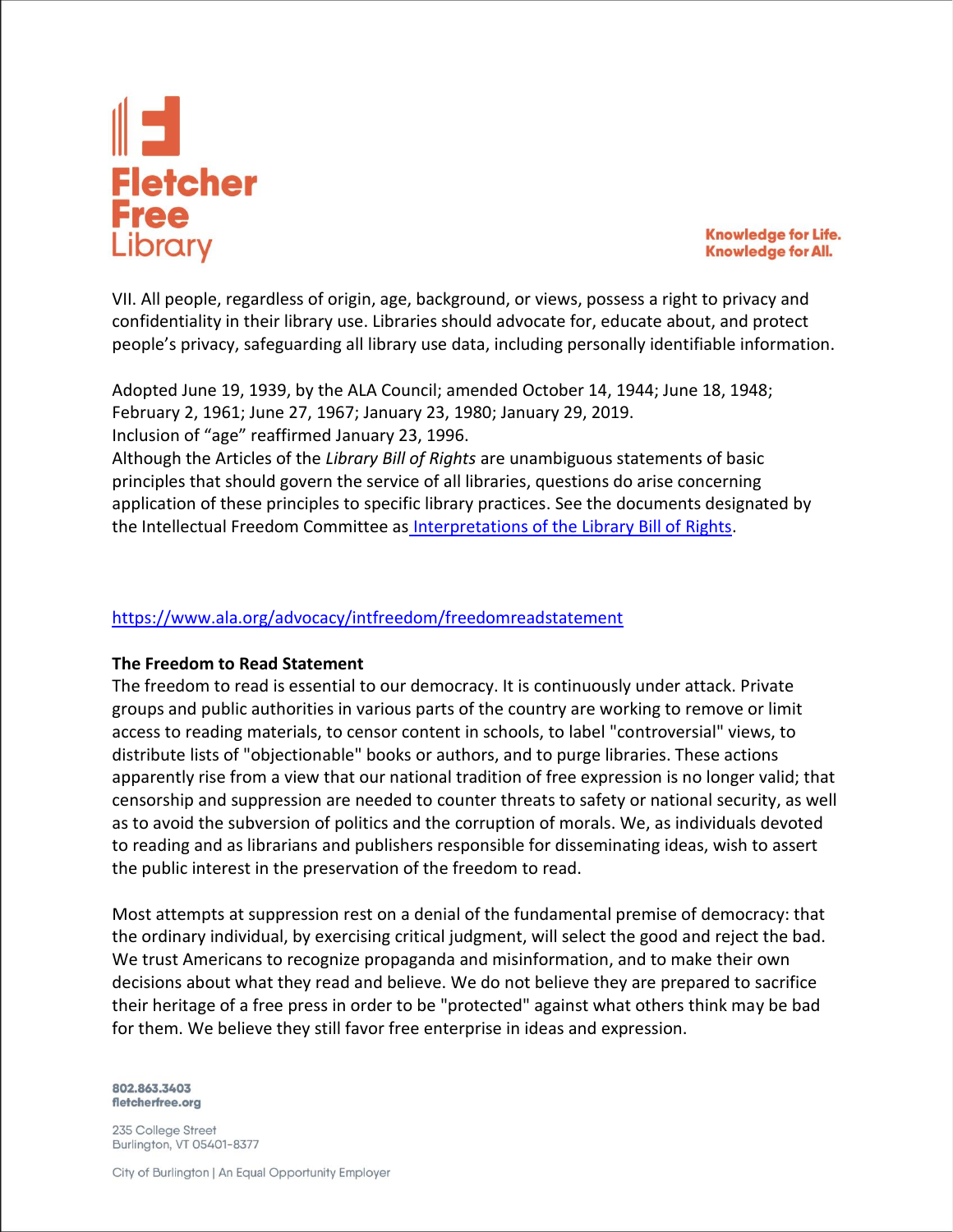

These efforts at suppression are related to a larger pattern of pressures being brought against education, the press, art and images, films, broadcast media, and the Internet. The problem is not only one of actual censorship. The shadow of fear cast by these pressures leads, we suspect, to an even larger voluntary curtailment of expression by those who seek to avoid controversy or unwelcome scrutiny by government officials.

Such pressure toward conformity is perhaps natural to a time of accelerated change. And yet suppression is never more dangerous than in such a time of social tension. Freedom has given the United States the elasticity to endure strain. Freedom keeps open the path of novel and creative solutions, and enables change to come by choice. Every silencing of a heresy, every enforcement of an orthodoxy, diminishes the toughness and resilience of our society and leaves it the less able to deal with controversy and difference.

Now as always in our history, reading is among our greatest freedoms. The freedom to read and write is almost the only means for making generally available ideas or manners of expression that can initially command only a small audience. The written word is the natural medium for the new idea and the untried voice from which come the original contributions to social growth. It is essential to the extended discussion that serious thought requires, and to the accumulation of knowledge and ideas into organized collections.

We believe that free communication is essential to the preservation of a free society and a creative culture. We believe that these pressures toward conformity present the danger of limiting the range and variety of inquiry and expression on which our democracy and our culture depend. We believe that every American community must jealously guard the freedom to publish and to circulate, in order to preserve its own freedom to read. We believe that publishers and librarians have a profound responsibility to give validity to that freedom to read by making it possible for the readers to choose freely from a variety of offerings. The freedom to read is guaranteed by the Constitution. Those with faith in free people will stand firm on these constitutional guarantees of essential rights and will exercise the responsibilities that accompany these rights.

We therefore affirm these propositions:

1. *It is in the public interest for publishers and librarians to make available the widest diversity of views and expressions, including those that are unorthodox, unpopular, or* 

802.863.3403 fletcherfree.org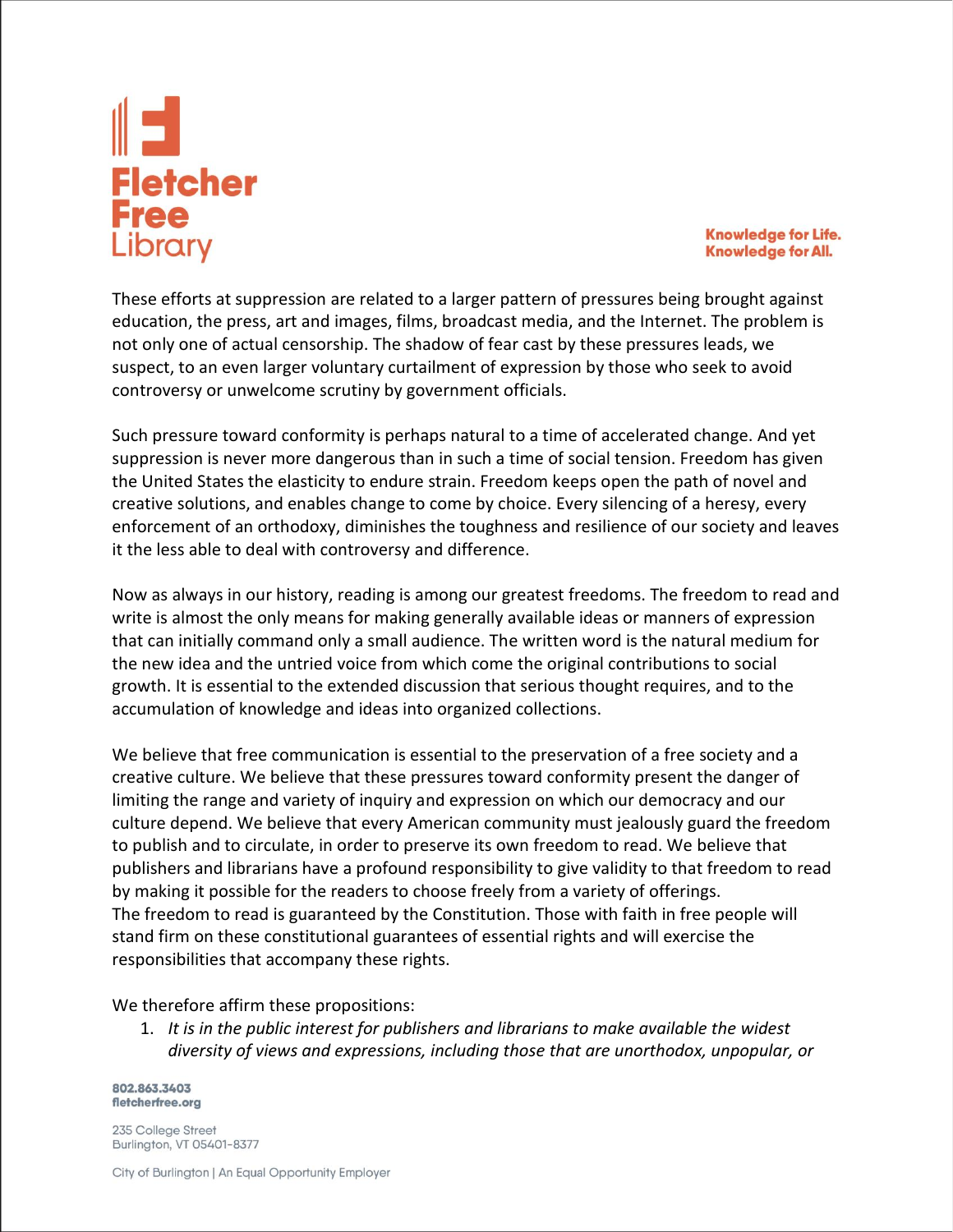

#### *considered dangerous by the majority.*

Creative thought is by definition new, and what is new is different. The bearer of every new thought is a rebel until that idea is refined and tested. Totalitarian systems attempt to maintain themselves in power by the ruthless suppression of any concept that challenges the established orthodoxy. The power of a democratic system to adapt to change is vastly strengthened by the freedom of its citizens to choose widely from among conflicting opinions offered freely to them. To stifle every nonconformist idea at birth would mark the end of the democratic process. Furthermore, only through the constant activity of weighing and selecting can the democratic mind attain the strength demanded by times like these. We need to know not only what we believe but why we believe it.

2. *Publishers, librarians, and booksellers do not need to endorse every idea or presentation they make available. It would conflict with the public interest for them to establish their own political, moral, or aesthetic views as a standard for determining what should be published or circulated.*

Publishers and librarians serve the educational process by helping to make available knowledge and ideas required for the growth of the mind and the increase of learning. They do not foster education by imposing as mentors the patterns of their own thought. The people should have the freedom to read and consider a broader range of ideas than those that may be held by any single librarian or publisher or government or church. It is wrong that what one can read should be confined to what another thinks proper.

- 3. *It is contrary to the public interest for publishers or librarians to bar access to writings on the basis of the personal history or political affiliations of the author.* No art or literature can flourish if it is to be measured by the political views or private lives of its creators. No society of free people can flourish that draws up lists of writers to whom it will not listen, whatever they may have to say.
- 4. *There is no place in our society for efforts to coerce the taste of others, to confine adults to the reading matter deemed suitable for adolescents, or to inhibit the efforts of writers to achieve artistic expression.*

To some, much of modern expression is shocking. But is not much of life itself shocking? We cut off literature at the source if we prevent writers from dealing with the stuff of

#### 802.863.3403 fletcherfree.org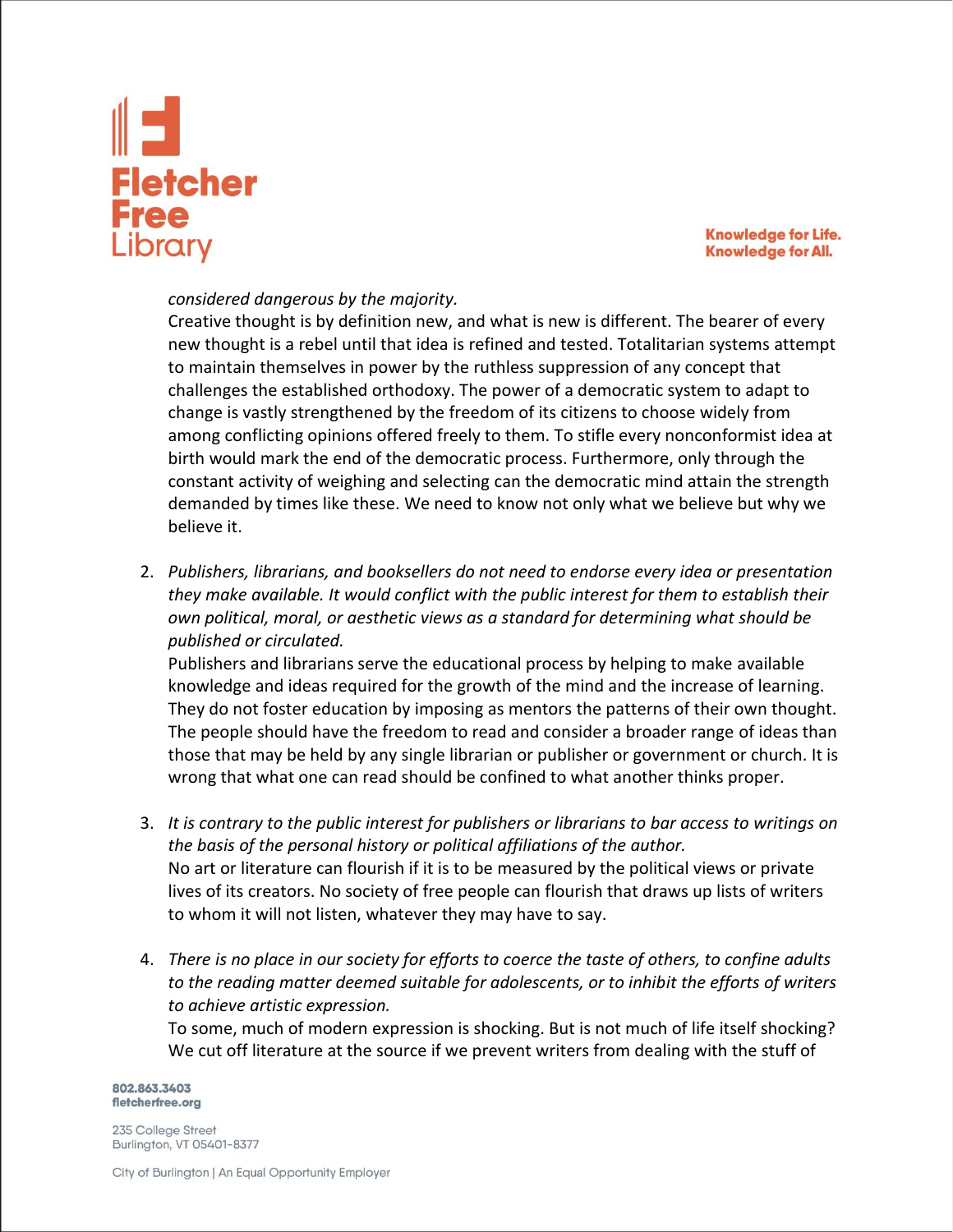

life. Parents and teachers have a responsibility to prepare the young to meet the diversity of experiences in life to which they will be exposed, as they have a responsibility to help them learn to think critically for themselves. These are affirmative responsibilities, not to be discharged simply by preventing them from reading works for which they are not yet prepared. In these matters values differ, and values cannot be legislated; nor can machinery be devised that will suit the demands of one group without limiting the freedom of others.

- 5. *It is not in the public interest to force a reader to accept the prejudgment of a label characterizing any expression or its author as subversive or dangerous.* The ideal of labeling presupposes the existence of individuals or groups with wisdom to determine by authority what is good or bad for others. It presupposes that individuals must be directed in making up their minds about the ideas they examine. But Americans do not need others to do their thinking for them.
- 6. *It is the responsibility of publishers and librarians, as guardians of the people's freedom to read, to contest encroachments upon that freedom by individuals or groups seeking to impose their own standards or tastes upon the community at large; and by the government whenever it seeks to reduce or deny public access to public information.*

It is inevitable in the give and take of the democratic process that the political, the moral, or the aesthetic concepts of an individual or group will occasionally collide with those of another individual or group. In a free society individuals are free to determine for themselves what they wish to read, and each group is free to determine what it will recommend to its freely associated members. But no group has the right to take the law into its own hands, and to impose its own concept of politics or morality upon other members of a democratic society. Freedom is no freedom if it is accorded only to the accepted and the inoffensive. Further, democratic societies are more safe, free, and creative when the free flow of public information is not restricted by governmental prerogative or self-censorship.

7. *It is the responsibility of publishers and librarians to give full meaning to the freedom to read by providing books that enrich the quality and diversity of thought and expression. By the exercise of this affirmative responsibility, they can demonstrate that the answer* 

802.863.3403 fletcherfree.org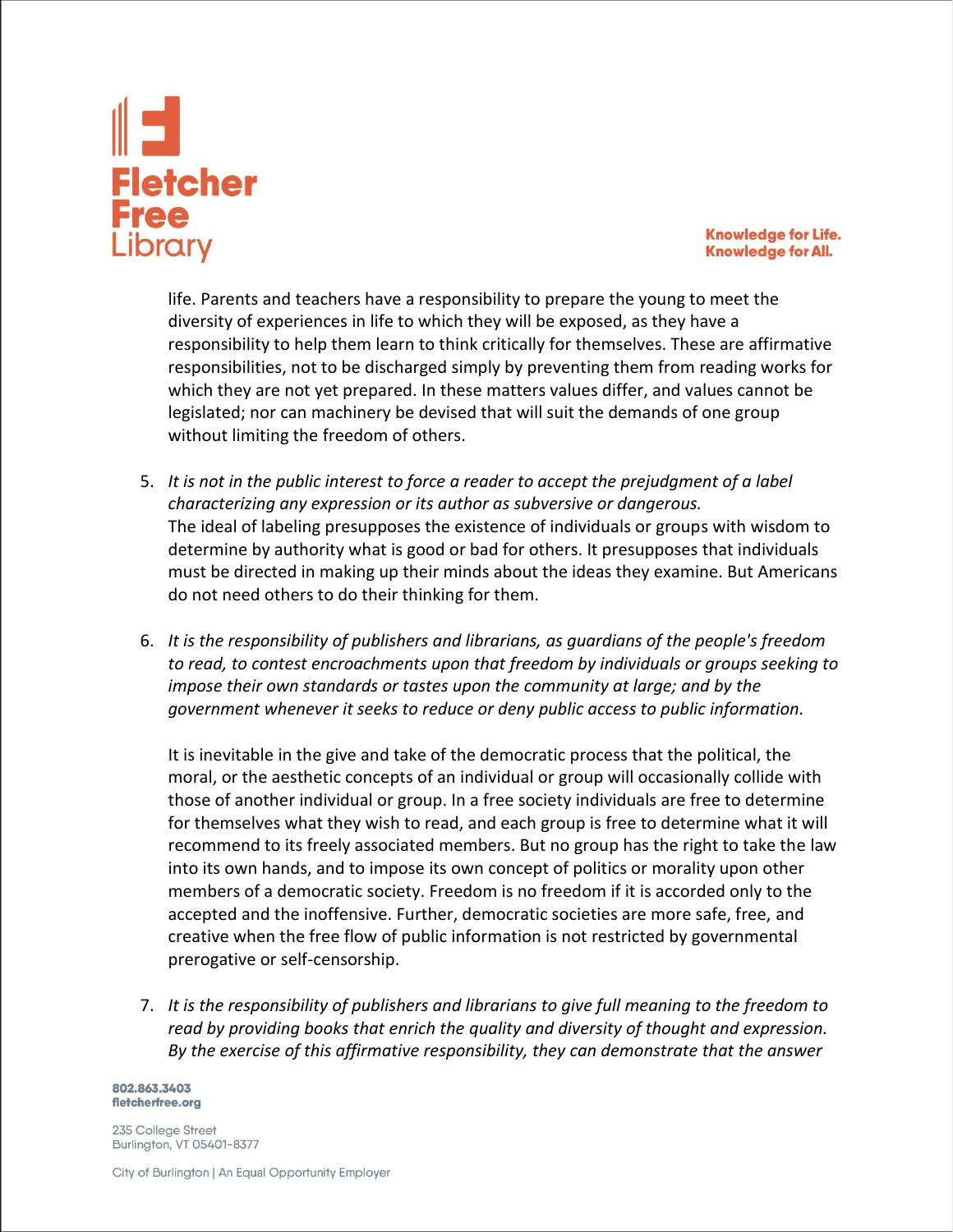

*to a "bad" book is a good one, the answer to a "bad" idea is a good one.* The freedom to read is of little consequence when the reader cannot obtain matter fit for that reader's purpose. What is needed is not only the absence of restraint, but the positive provision of opportunity for the people to read the best that has been thought and said. Books are the major channel by which the intellectual inheritance is handed down, and the principal means of its testing and growth. The defense of the freedom to read requires of all publishers and librarians the utmost of their faculties, and deserves of all Americans the fullest of their support.

We state these propositions neither lightly nor as easy generalizations. We here stake out a lofty claim for the value of the written word. We do so because we believe that it is possessed of enormous variety and usefulness, worthy of cherishing and keeping free. We realize that the application of these propositions may mean the dissemination of ideas and manners of expression that are repugnant to many persons. We do not state these propositions in the comfortable belief that what people read is unimportant. We believe rather that what people read is deeply important; that ideas can be dangerous; but that the suppression of ideas is fatal to a democratic society. Freedom itself is a dangerous way of life, but it is ours.

This statement was originally issued in May of 1953 by the Westchester Conference of the American Library Association and the American Book Publishers Council, which in 1970 consolidated with the American Educational Publishers Institute to become the Association of American Publishers.

Adopted June 25, 1953, by the ALA Council and the AAP Freedom to Read Committee; amended January 28, 1972; January 16, 1991; July 12, 2000; June 30, 2004.

*A Joint Statement by:* [American Library Association](https://www.ala.org/) [Association of American Publishers](http://www.publishers.org/) *Subsequently endorsed by:* [American Booksellers for Free Expression](http://www.bookweb.org/abfe) [The Association of American University Presses](http://www.aaupnet.org/) [The Children's Book Council](http://www.cbcbooks.org/) [Freedom to Read Foundation](http://www.ftrf.org/) [National Association of College Stores](http://www.nacs.org/) [National Coalition Against Censorship](http://www.ncac.org/)

802.863.3403 fletcherfree.org

235 College Street Burlington, VT 05401-8377

City of Burlington | An Equal Opportunity Employer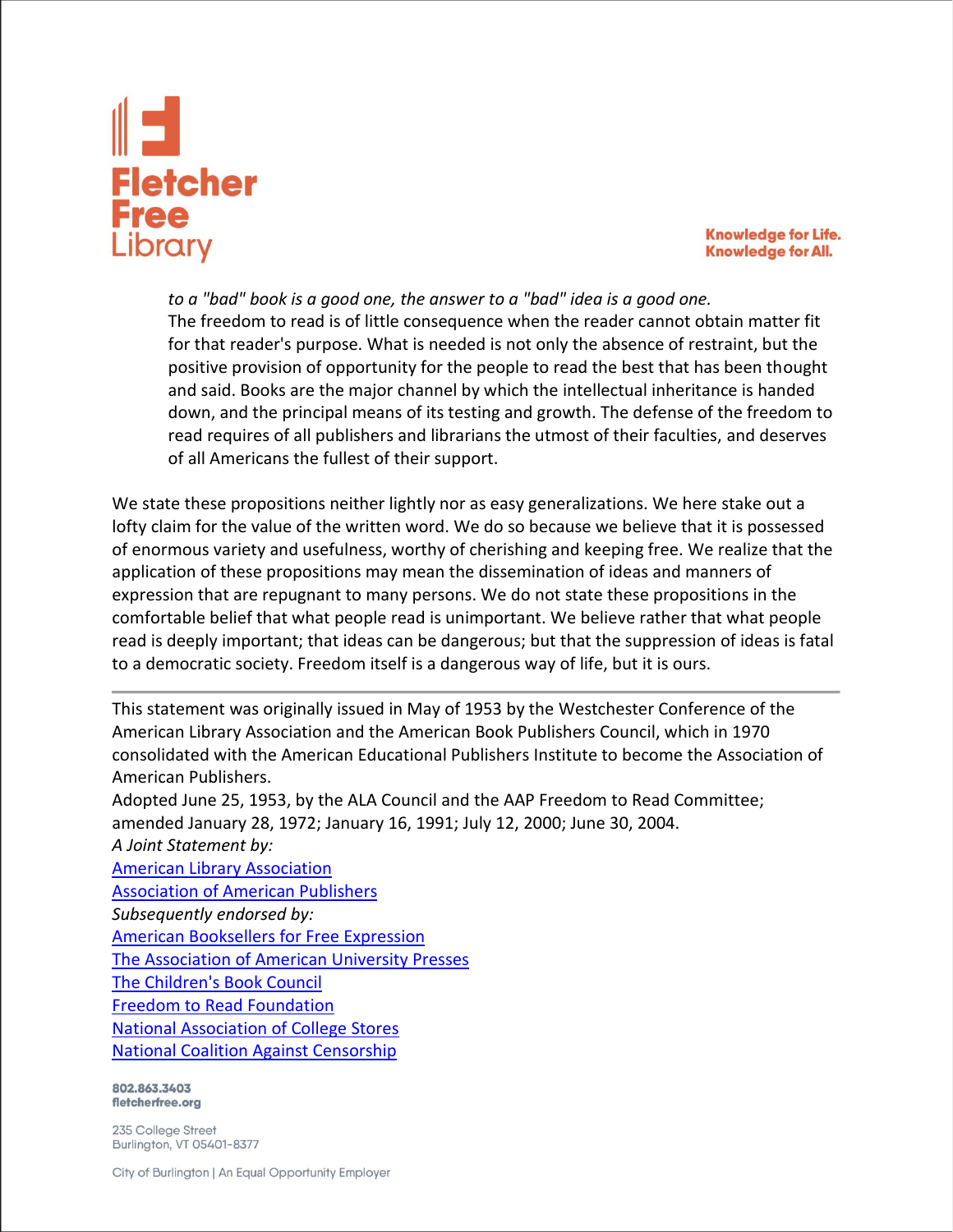

# [National Council of Teachers of English](http://www.ncte.org/)

The Thomas Jefferson Center for the Protection of Free Expression

<https://www.ala.org/advocacy/statement-regarding-censorship>

# **ALA Statement on Book Censorship**

The American Library Association opposes widespread efforts to censor books in U.S. schools and libraries

CHICAGO - Due to a dramatic uptick in book challenges and outright removal of books from libraries, ALA's Executive Board and the Boards of Directors for all of ALA's eight divisions have released the following joint statement regarding attempts to remove materials that focus on LGBTQIA+ issues and books by Black authors or that document the Black experience or the experiences of other BIPOC individuals:

*In recent months, a few organizations have advanced the proposition that the voices of the marginalized have no place on library shelves. To this end they have launched campaigns demanding the censorship of books and resources that mirror the lives of those who are gay, queer, or transgender, or that tell the stories of persons who are Black, Indigenous or persons of color. Falsely claiming that these works are subversive, immoral, or worse, these groups induce elected and non-elected officials to abandon constitutional principles, ignore the rule of law, and disregard individual rights to promote government censorship of library collections. Some of these groups even resort to intimidation and threats to achieve their ends, targeting the safety and livelihoods of library workers, educators, and board members who have dedicated themselves to public service, to informing our communities, and educating our youth.*

*ALA strongly condemns these acts of censorship and intimidation.* 

*We are committed to defending the constitutional rights of all individuals, of all ages, to use the resources and services of libraries. We champion and defend the freedom to speak, the freedom to publish, and the freedom to read, as promised by the First Amendment of the Constitution of the United States.*

802.863.3403 fletcherfree.org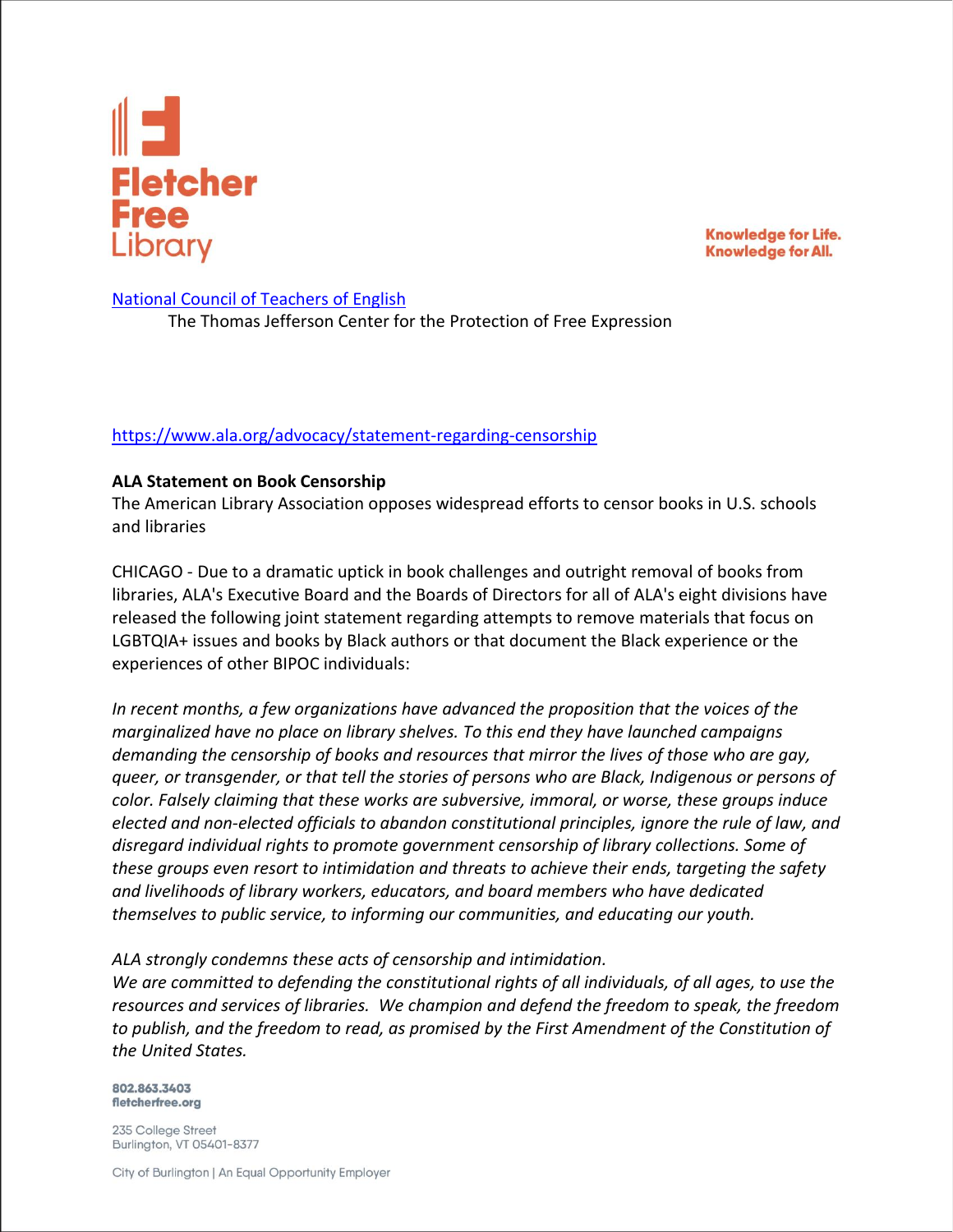

*We stand opposed to censorship and any effort to coerce belief, suppress opinion, or punish those whose expression does not conform to what is deemed to be orthodox in history, politics, or belief. The unfettered exchange of ideas is essential to the preservation of a free and democratic society.*

*Libraries manifest the promises of the First Amendment by making available the widest possible range of viewpoints, opinions, and ideas, so that every person has the opportunity to freely read and consider information and ideas regardless of their content or the viewpoint of the author. This requires the professional expertise of librarians who work in partnership with their communities to curate collections that serve the information needs of all their users.*

*In 1953, when confronted with comparable threats to our democratic values, the American Library Association issued the Freedom to Read Statement, a declaration in support of freedom to think or believe as one chooses, the freedom to express one's thoughts and beliefs without fear or retaliation, and the right to access information without restriction. ALA's Executive Board, staff, and member leaders reaffirm not only the principles of the Freedom to Read statement but also the daily practices that ensure it continues to inform the profession and that library workers and library trustees have the training, information, tools, and support they need to celebrate and defend their communities' right to read and to learn. With the freedom to read under threat, the ALA, including its Executive Board, Divisions, Roundtables, and other units stand firmly with our members, the entire library community, allied organizations, and all those across this country who choose to exercise their own right to read and access information freely, and we call on others to do the same.*

*American Library Association Executive Board American Association of School Librarians Board of Directors Association of College and Research Libraries Board of Directors Association for Library Service to Children Board of Directors Core: Leadership, Infrastructure, Futures Board of Directors Public Library Association Board of Directors Reference and User Services Association Board of Directors Young Adult Library Services Association Board of Directors United for Libraries Board of Directors*

802.863.3403 fletcherfree.org